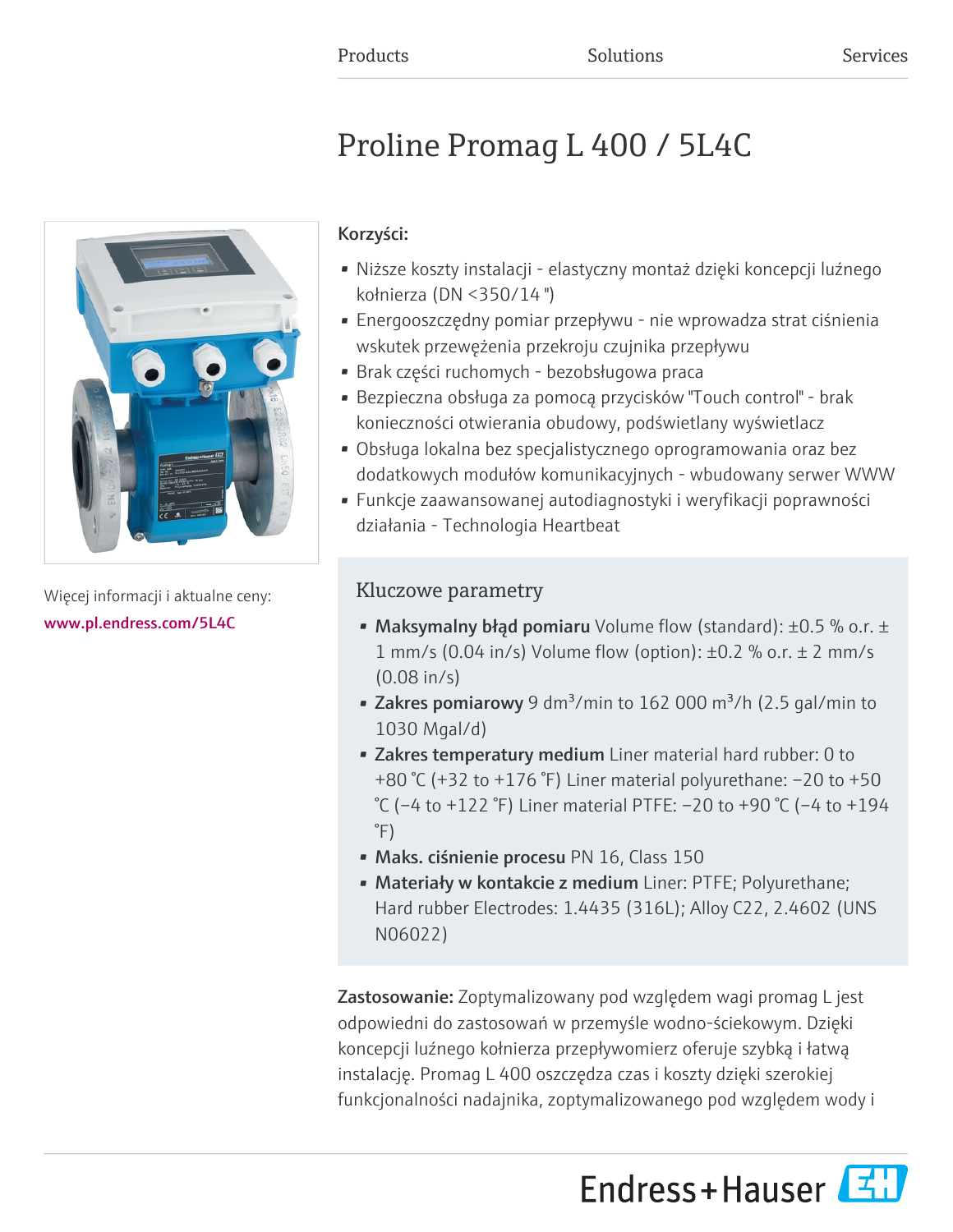ścieków. Ponadto Heartbeat Technology kontroluje zgodność i bezpieczeństwo procesu.

## Funkcje i specyfikacja

#### Ciecze **Zasada pomiaru**

Electromagnetic

#### Product headline

Flowmeter for the water and wastewater industry with a weightoptimized sensor.

Suitable for applications in the water and wastewater industry.

#### Sensor features

Reduced installation costs – flexible mounting by lap - joint flange concept (DN  $\leq$  350/14"). Energy - saving flow measurement – no pressure loss due to cross section constriction. Maintenance - free - no moving parts.

Up to 30 % less sensor weight. Nominal diameter: DN 25 to 2400 (1 to 90"). Maximum reduced installation length to DVGW/ISO.

#### Transmitter features

Safe operation – no need to open the device due to display with touch control, background lighting. Time - saving local operation without additional software and hardware – integrated web server. Integrated verification – Heartbeat Technology.

Transmitter housing made of durable polycarbonate or aluminium. WLAN access. Integrated data logger: measured values monitoring.

#### Średnica nominalna

Lap joint flange, lap joint flange, stamped plate: DN 25 to 300 (1 to 12") Fixed flange: DN 350 to 2400 (14 to 90")

#### Materiały w kontakcie z medium

Liner: PTFE; Polyurethane; Hard rubber Electrodes: 1.4435 (316L); Alloy C22, 2.4602 (UNS N06022)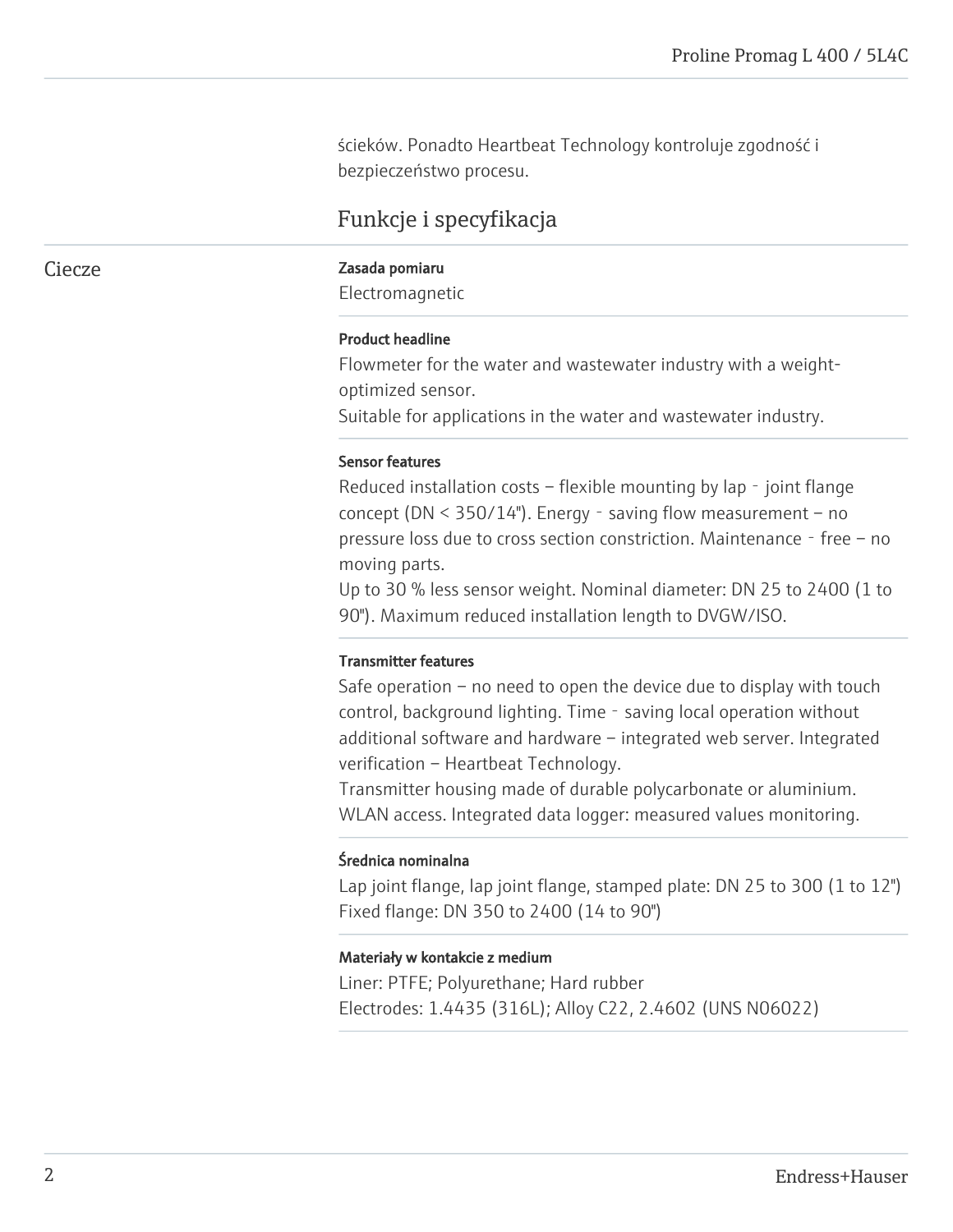### Ciecze

#### Wielkości mierzone

Volume flow, conductivity, mass flow

#### Maksymalny błąd pomiaru

Volume flow (standard):  $\pm 0.5$  % o.r.  $\pm$  1 mm/s (0.04 in/s) Volume flow (option):  $\pm 0.2$  % o.r.  $\pm$  2 mm/s (0.08 in/s)

#### Zakres pomiarowy

9 dm<sup>3</sup>/min to 162 000 m<sup>3</sup>/h (2.5 gal/min to 1030 Mgal/d)

#### Maks. ciśnienie procesu

PN 16, Class 150

#### Zakres temperatury medium

Liner material hard rubber: 0 to  $+80$  °C ( $+32$  to  $+176$  °F) Liner material polyurethane:  $-20$  to  $+50$  °C ( $-4$  to  $+122$  °F) Liner material PTFE:  $-20$  to  $+90$  °C ( $-4$  to  $+194$  °F)

#### Temperatura otoczenia

Flange material carbon steel:  $-10$  to  $+60$  °C ( $+14$  to  $+140$  °F) Flange material stainless steel:  $-40$  to  $+60$  °C ( $-40$  to  $+140$  °F)

#### Materiał obudowy czujnika

DN 25 to 300 (1 to 12"): AlSi10Mg, coated DN 350 to 2400 (14 to 90"): Carbon steel with protective varnish Sensor connection housing: AlSi10Mg, coated

#### Materiał obudowy przetwornika

Polycarbonat; AlSi10Mg, coated

#### Stopień ochrony

Compact version: IP66/67, type 4X enclosure Sensor remote version (standard): IP66/67, type 4X enclosure Sensor remote version (option): IP68, type 6P enclosure Transmitter remote version: IP66/67, Type 4X enclosure

#### Wyświetlacz

4‐line backlit display with touch control (operation from outside) Configuration via local display, web browser and operating tools possible